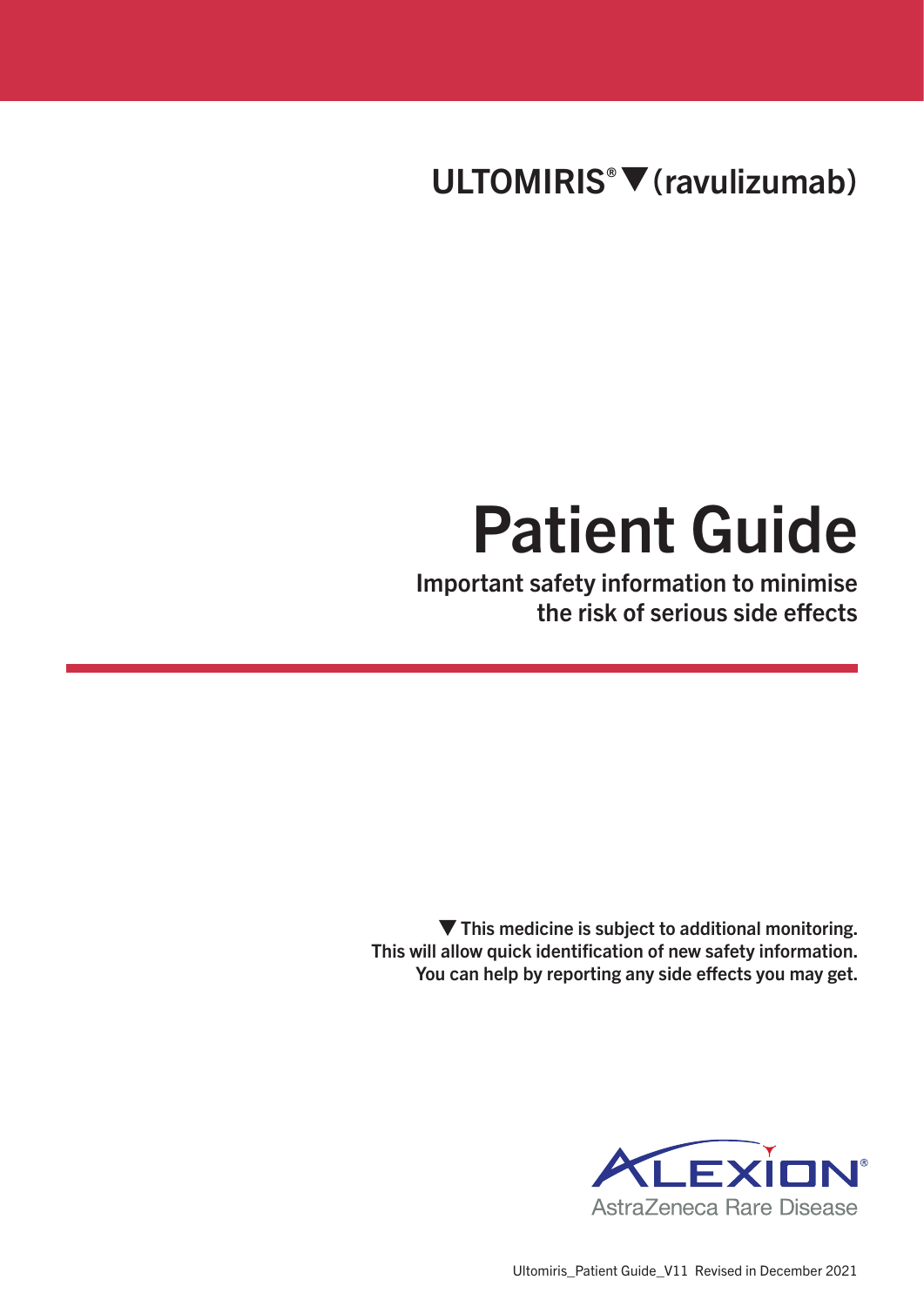This guide is for patients with either a confirmed diagnosis of paroxysmal nocturnal haemoglobinuria (PNH) or a confirmed diagnosis of atypical haemolytic uremic syndrome (aHUS). It gives you important safety information that you must be aware of. In addition, separate Parent/

Guardian Guide for parents/legal guardians of young patients has been developed, which your doctor will be able to give you.

# GLOSSARY OF TERMS

### Atypical haemolytic uremic syndrome (aHUS)

A rare disorder caused by chronic and excessive activation of the complement system, a part of your normal immune system. The overactive complement system damages small blood vessels and causes TMA, which can damage vital organs such as the kidneys.

### Anaemia

A condition in which your body does not have enough red blood cells; this may lead to fatigue and other symptoms.

### Blood clots

When many platelets in the blood stick together, they form a blood clot. These clots can block blood flow in the veins and arteries, depending on their size and location (see Thrombosis).

### Chronic haemolysis

The destruction of red blood cells (haemolysis) over a long period of time (chronic).

#### Complement system (also known as the complement cascade or just complement)

Part of your immune system that destroys bacteria and other foreign cells. In PNH, complement is responsible for the destruction of red blood cells that lack specific protective proteins.

### Gonococcal infection

Infection sexually transmitted and caused by the bacterium *Neisseria gonorrhoeae* (also named gonorrhea). Can disseminate and cause widespread blood infection (See Sepsis).

### Haemoglobin

The brownish-red substance in red blood cells that carries oxygen throughout your body. Responsible for the characteristic dark urine seen in PNH.

### Haemoglobinuria

Haemoglobin in the urine. This is the technical term for the dark "cola- coloured" urine which is sometimes seen in PNH. When the red blood cells are lysed or destroyed, as they are in PNH, haemoglobin is released from the red blood cells. When it is not all processed by the body's system, it is sent out as waste and colours the urine a characteristic cola-brown colour.

### Kidney injury or impairment

A condition in which the kidneys stop working and are unable to remove waste products or regulate the amount of water and essential substances in the body.

### Lactate dehydrogenase (LDH) levels

Lactate dehydrogenase is an enzyme that is found in most cells, but is particularly abundant in red blood cells. During the destruction of red blood cells (haemolysis) that occurs as part of the disease process of aHUS or PNH, LDH is released into the blood stream. When a blood test demonstrates an elevation in LDH levels this provides an indication that the haemolysis process is ongoing.

### Meningococcal infection

Infection caused by the bacterium *Neisseria meningitidis* (also named meningococcus). Can cause meningitis or widespread blood infection (See Sepsis).

### Paroxysmal nocturnal haemoglobinuria (PNH)

A rare blood disorder in which red blood cells are chronically destroyed or haemolysed by the complement system. This can lead to severe problems including anaemia, fatigue and thrombosis.

### **Platelets**

Smallest blood cells whose function is to help stop bleeding by forming blood clots.

### Red blood cells

Blood cells that carry oxygen using a protein complex called haemoglobin. PNH red blood cells are continually attacked and destroyed by the complement system because they are missing important protective proteins.

### **Sepsis**

The presence of bacteria (bacteremia), other infectious organisms, or toxins created by infectious organisms in the bloodstream that spread throughout the body.

### Thrombocytopenia

A condition used to describe unusually low levels of platelets (small blood cells used to stop bleeding) in the blood.

### Thrombosis (thrombotic events)

The formation or development of a blood clot that often blocks blood from flowing through a vessel. In PNH, blood clots can occur in common places, but can also occur in unusual sites, such as in vessels in the abdomen (see Blood clots).

### Thrombotic microangiopathy (TMA)

TMA is a condition that causes small blood clots in vessels throughout the body. It is characterised by a triad of kidney injury, red blood cell destruction and low platelets. TMA is identified through laboratory tests with your doctor. TMA universally occurs in patients with aHUS and also occurs in many other diseases.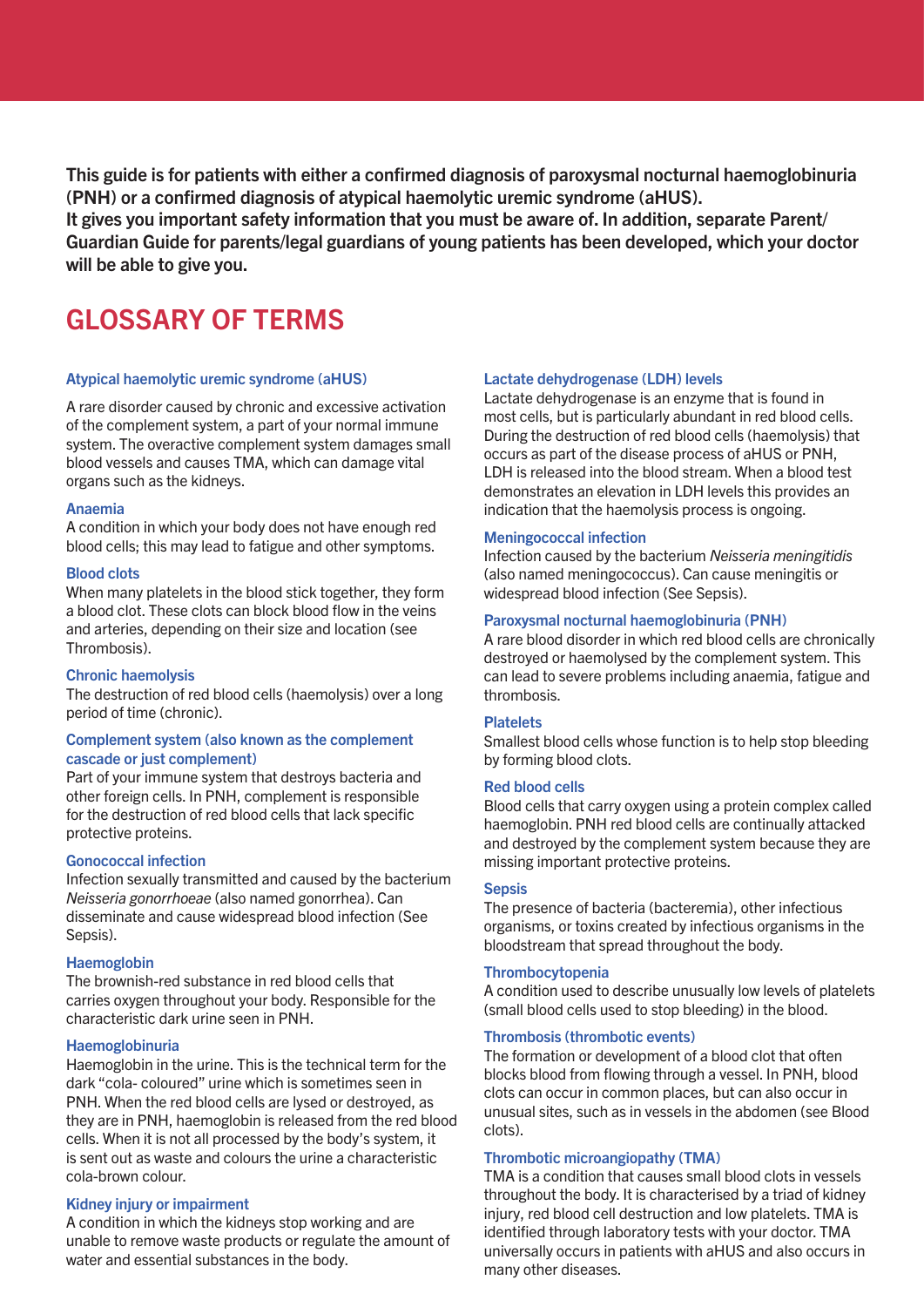# FREQUENTLY ASKED QUESTIONS

### WHAT ARE THE SAFETY CONSIDERATIONS RELATED TO RAVULIZUMAB?

### Risk of Meningococcal Infection

As ravulizumab blocks a part of your immune system it increases the risk of severe infection and sepsis, especially by a type of bacteria called *Neisseria meningitidis*. This can cause cases of meningitis which is a major brain inflammation or a severe infection of the blood.

These infections require urgent and appropriate care as it may become rapidly fatal or life-threatening or lead to major disabilities.

It is important to understand the precautions to take to reduce the risk of these infections and what to do if you are worried you may have an infection (see below).

### As a safety precaution:

YOU MUST BE VACCINATED against meningococcal infection before starting ravulizumab. If you initiate ravulizumab treatment less than 2 weeks after receiving a meningococcal vaccine, you must receive antibiotic(s) until 2 weeks after vaccination to reduce the risk of infection with *Neisseria meningitidis*.

### Vaccination reduces the risk of developing meningococcal infection, but it does not eliminate the risk completely.

If no vaccine is available or if the vaccine is contraindicated for you, you will be given an antibiotic throughout the treatment period or until 2 weeks after the vaccine can be given.

YOU MUST CARRY YOUR PATIENT ALERT CARD AT ALL TIMES WHILE ON RAVULIZUMAB AND FOR 8 MONTHS AFTER YOU STOP TAKING IT AND PRESENT IT TO ANY HEALTHCARE PROVIDERS YOU MAY SEE.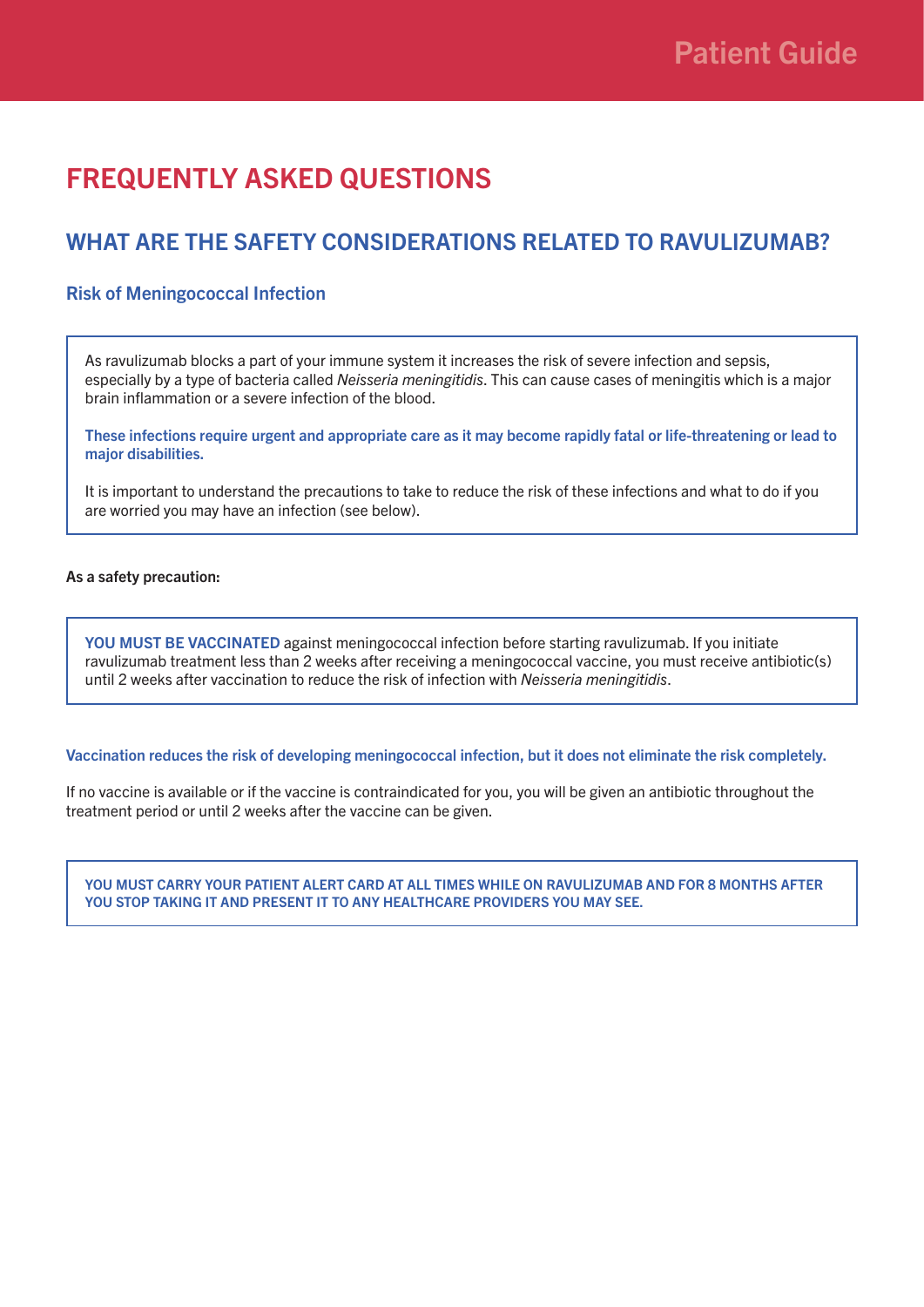### WHAT ARE THE SYMPTOMS THAT SHOULD ALERT ME DURING TREATMENT?

### YOU WILL NEED TO BE AWARE OF THE SIGNS AND SYMPTOMS OF MENINGOCOCCAL INFECTION AND NOTIFY YOUR DOCTOR IMMEDIATELY IF ANY OF THE FOLLOWING SYMPTOMS OCCUR.

- Headache with nausea or vomiting
- Headache and a fever
- Headache with a stiff neck or stiff back
- Fever
- Fever and a rash
- Confusion
- Muscle aches with flu-like symptoms
- Eyes sensitive to light

Symptoms of meningitis can appear in any order. Some may not appear at all. In the early stages, there may not be a rash, or the rash may fade on pressure.

> For parents/legal guardians of newborns and infants, please be aware that the typical symptoms of headache, fever and neck stiffness may be hard to detect, so other symptoms in babies to be aware of include inactivity, irritability, vomiting, and poor feeding.



Refer to the Parent Guide for additional information on signs and symptoms of<br> meningococcal infections in infants and children.

### IF YOU CANNOT REACH YOUR DOCTOR, GO TO AN EMERGENCY DEPARTMENT. SHOW THEM YOUR PATIENT ALERT CARD.

### ARE THERE STEPS I SHOULD TAKE BEFORE STARTING THERAPY?

Prior to commencing treatment, your doctor will discuss with you the importance of:

- Receiving vaccines against meningitis and in some cases specific antibiotic(s) to reduce the risk of infection with a type of bacteria called *Neisseria meningitidis.*
- Paediatric patients: Other vaccinations, such as *Haemophilus influenza* and pneumococcal vaccines.

Your doctor or nurse will make sure you receive a vaccine against meningococcal infection at least 2 weeks before the first infusion. If you initiate ravulizumab treatment less than 2 weeks after receiving a meningococcal vaccine, your doctor or nurse will make sure you receive antibiotic(s) until 2 weeks after vaccination to reduce the risk of infection with *Neisseria meningitidis*.

- Understanding the symptoms associated with infections listed in your Patient Alert Card and what to do if you experience those symptoms.
- Being carefully monitored by your doctor following any discontinuation of ravulizumab treatment.

In addition, you will be closely monitored for meningococcal and other infections during the course of your treatment.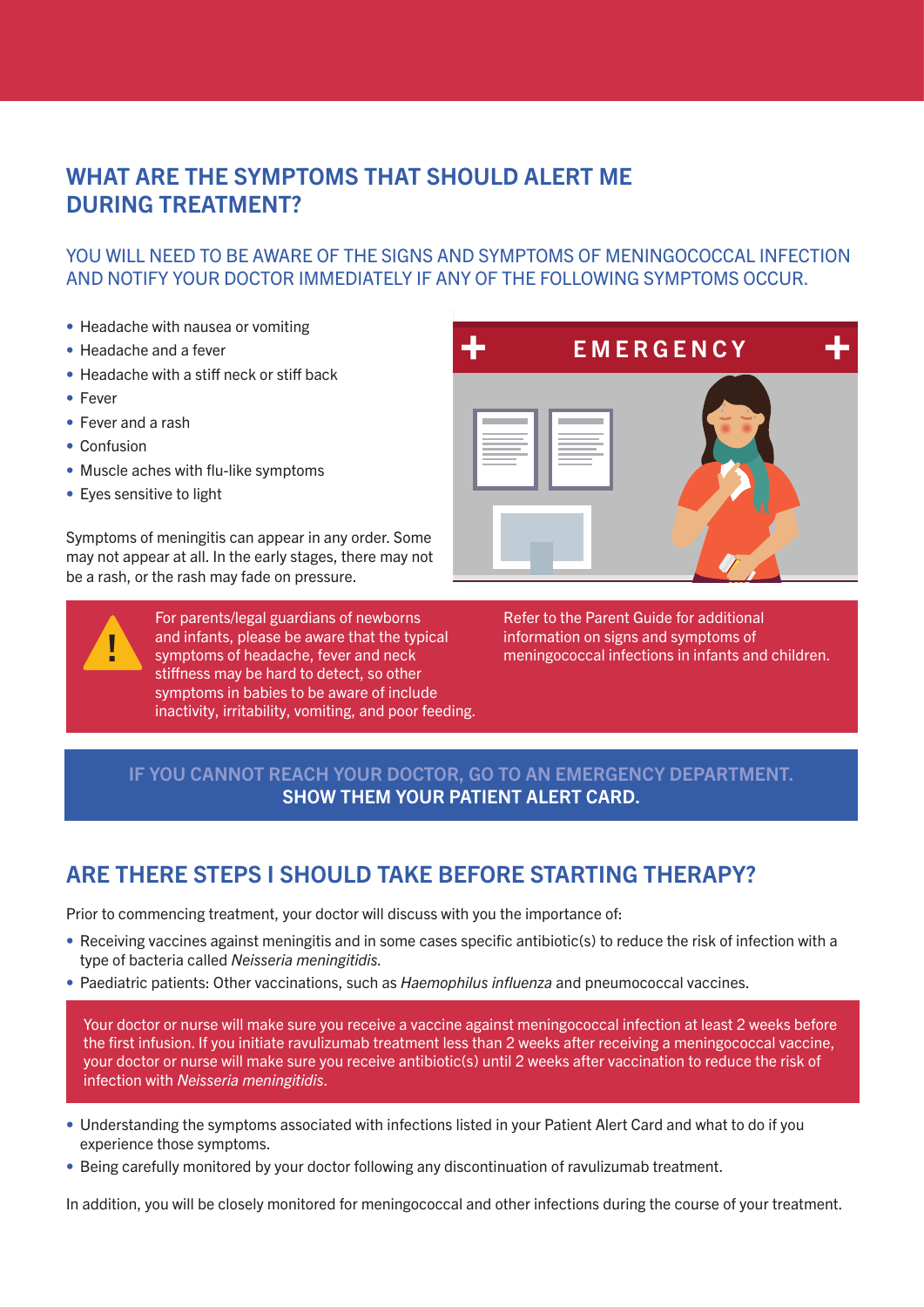### ARE THERE OTHER SAFETY CONSIDERATIONS WHILE I AM ON RAVULIZUMAB?

Risk of Serious Infections: Due to its mechanism of action, ravulizumab should be administered with caution to patients with active systemic infections. You should monitor your symptoms and report any changes to your doctor. You may also be at risk of other infections with bacteria called *Neisseria gonorrhoeae*, including disseminated gonococcal infection. If you are at risk of gonorrhoea, ask your doctor or pharmacist for advice before using this medicine. There is also a potential risk of non-neisserial infections during ravulizumab therapy.

Haematological Abnormalities and Malignancies: As a PNH patient, you will be monitored for haematological changes. The PNH laboratory monitoring may potentially alert your physician to haematological abnormalities and malignancies. The PNH laboratory monitoring continues during ravulizumab treatment and for a period not less than 16 weeks after ravulizumab discontinuation.

Infusion/Allergic Reactions: You may experience reactions to the infusion (drip) as ravulizumab contains a protein and proteins may cause immune or hypersensitivity reactions in some people, and sometimes an anaphylactic reaction. Anaphylaxis is a serious allergic reaction which causes difficulty breathing or dizziness. If you experience any signs or symptoms after receiving ravulizumab, you should consult your doctor.

Pregnancy: Ravulizumab is not recommended during pregnancy. Tell your doctor before starting treatment with ravulizumab if you are pregnant or plan to become pregnant.

Women of childbearing potential should use adequate contraception methods during treatment and up to 8 months after treatment.

Male patients on ravulizumab should not father a child or donate sperm up to 8 months after treatment.

Breast-feeding: Ravulizumab may pass through your breast milk to your baby. Therefore, you should not breast-feed during ravulizumab treatment and up to 8 months after treatment.

Elderly: There are no special precautions for treated patients aged 65 years and older.

### HOW DO I GFT STARTED ON RAVULIZUMAB THERAPY?

Ravulizumab must be prescribed by a doctor. You will also be given a starter kit containing:

### • Patient Alert Card

It is very important to rapidly identify and treat certain types of infection in patients who receive ravulizumab; therefore, you will be given a Patient Alert Card that lists the specific symptoms you should always look for. You should carry this card at all times while on ravulizumab and for 8 months after the final dose, and show it to any healthcare professional you see.

- Patient Guide
- Parent Guide will be given to parents/legal guardians of young children with PNH or aHUS
- Patient Information Leaflet for Ultomiris (containing ravulizumab)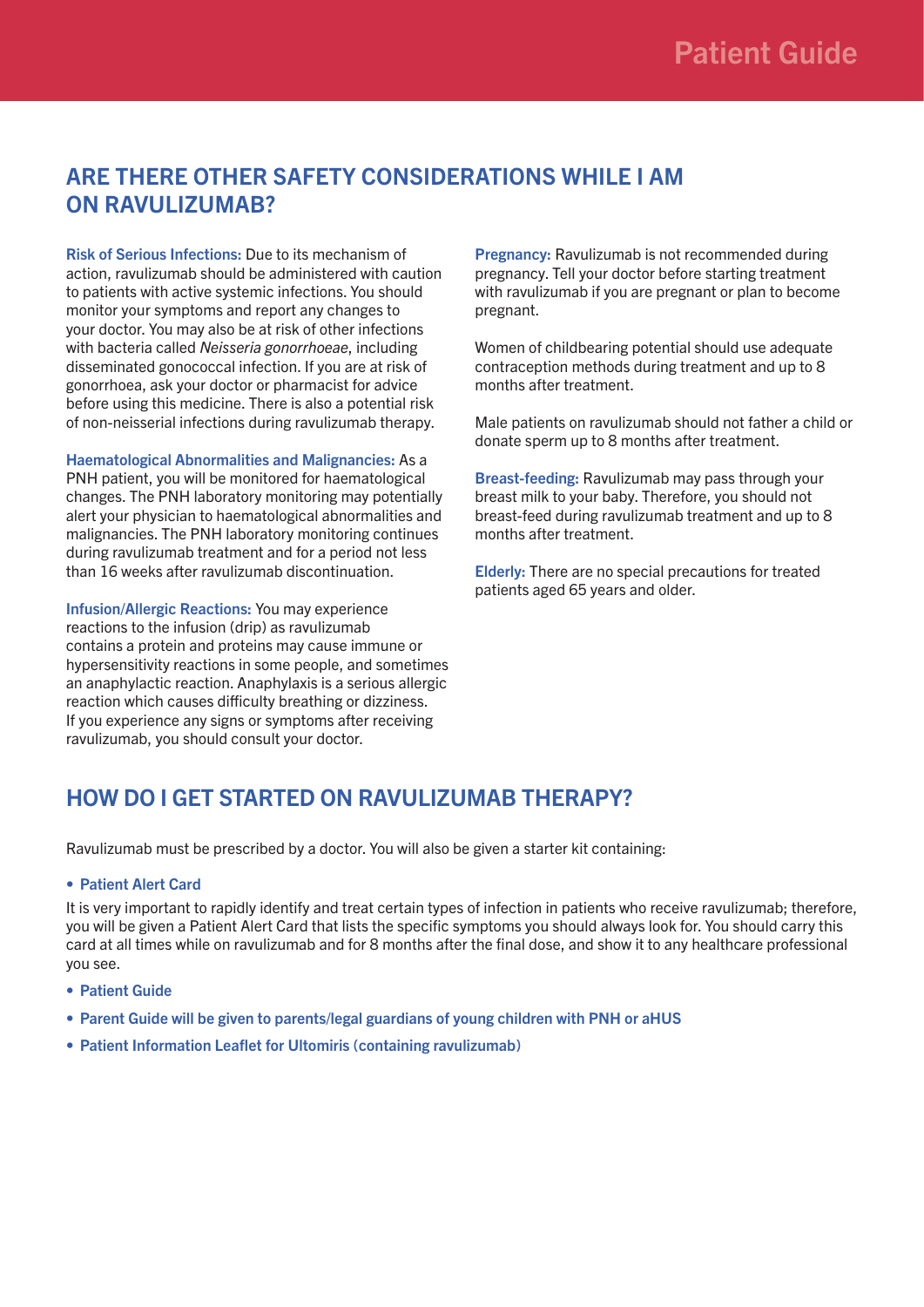### PNH and aHUS REGISTRIES

To ensure that the care of people with paroxysmal nocturnal haemoglobinuria (PNH) and atypical haemolytic uremic syndrome (aHUS) continues to improve, it is important we have detailed information on the state of health and treatment of as many people with these conditions as possible. There are PNH and aHUS registry centres and your physician will provide further details about these registries. The aim of the PNH and aHUS Registries is to collect data to characterise and provide a better understanding of these diseases.

Your doctor may also ask you if you would like to participate in the PNH or aHUS Registry and will register you if you agree. If this happens you will receive more detailed information about it and be asked to sign a consent form to participate. You will be asked to complete a simple questionnaire about your health and well-being at the beginning and then every 6 months for the duration of the Registry. Your doctor will provide the Registry with some of your medical information such as diagnosis, treatment and medical history.

To include your data in the PNH or aHUS Registry your written permission is required. Your participation is entirely voluntary and any information that would allow you to be identified directly or indirectly will be removed so that it cannot be linked to you. Also, you can withdraw your permission at any time.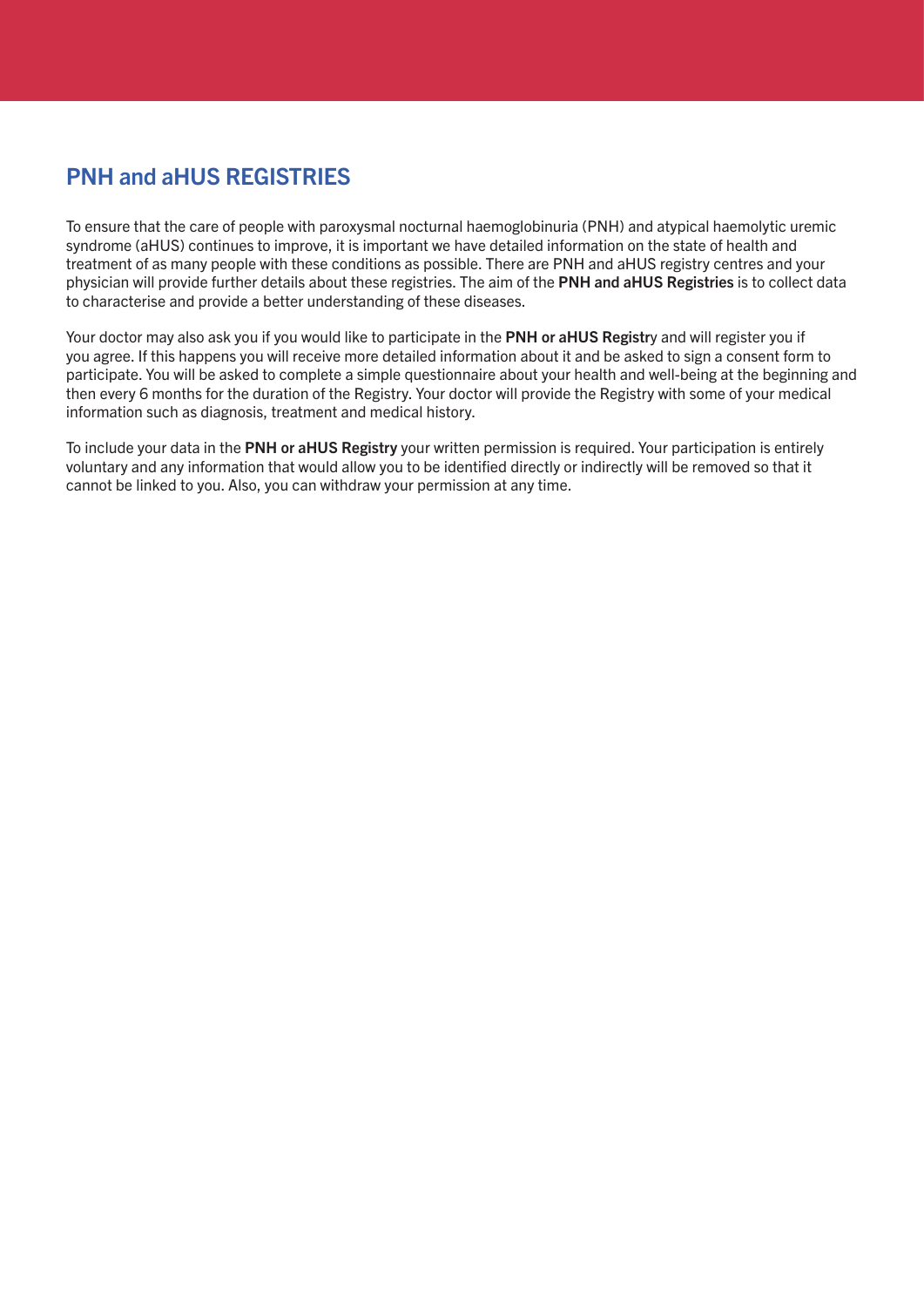### HOW LONG WILL I NEED TO TAKE RAVULIZUMAB?

### Risk of serious haemolysis after drug discontinuation in PNH patients

Interrupting or ending treatment with ravulizumab may cause your PNH symptoms to come back more severely soon after stopping ravulizumab treatment. Your doctor will closely monitor for signs and symptoms of serious haemolysis.

### Risk of recurrence of TMA symptoms after drug discontinuation in patients with aHUS

Interrupting or ending treatment with ravulizumab may cause your TMA symptoms to come back.

### YOU MUST NOT STOP THE TREATMENT WITHOUT MEDICAL SUPERVISION

If you plan to stop treatment with ravulizumab, you need to discuss beforehand with your doctor the possible side effects and risks, which include:

### In patients with PNH:

- An increase in your lactate dehydrogenase (LDH) levels, a laboratory marker of destruction of red blood cells
- A significant fall in red blood cell count (anaemia)
- Confusion or change in how alert you are
- Dark urine
- Fatigue
- Abdominal pain
- Shortness of breath
- Difficulty swallowing
- Erectile dysfunction (impotence)
- Chest pain or angina
- Problems with the kidneys (increase in serum creatinine level)
- Blood clotting (thrombosis)

### In patients with aHUS:

- A significant fall in your platelets (thrombocytopenia)
- A significant rise in destruction of your red blood cells
- An increase in your lactate dehydrogenase (LDH) levels, a laboratory marker of destruction of red blood cells
- Decreased urination (problems with your kidneys)
- Problems with your kidneys (increase in your serum creatinine level)
- Confusion or change in how alert you are
- Change in your vision
- Chest pain, or angina
- Shortness of breath
- Abdominal pain, diarrhoea
- Blood clotting (thrombosis)